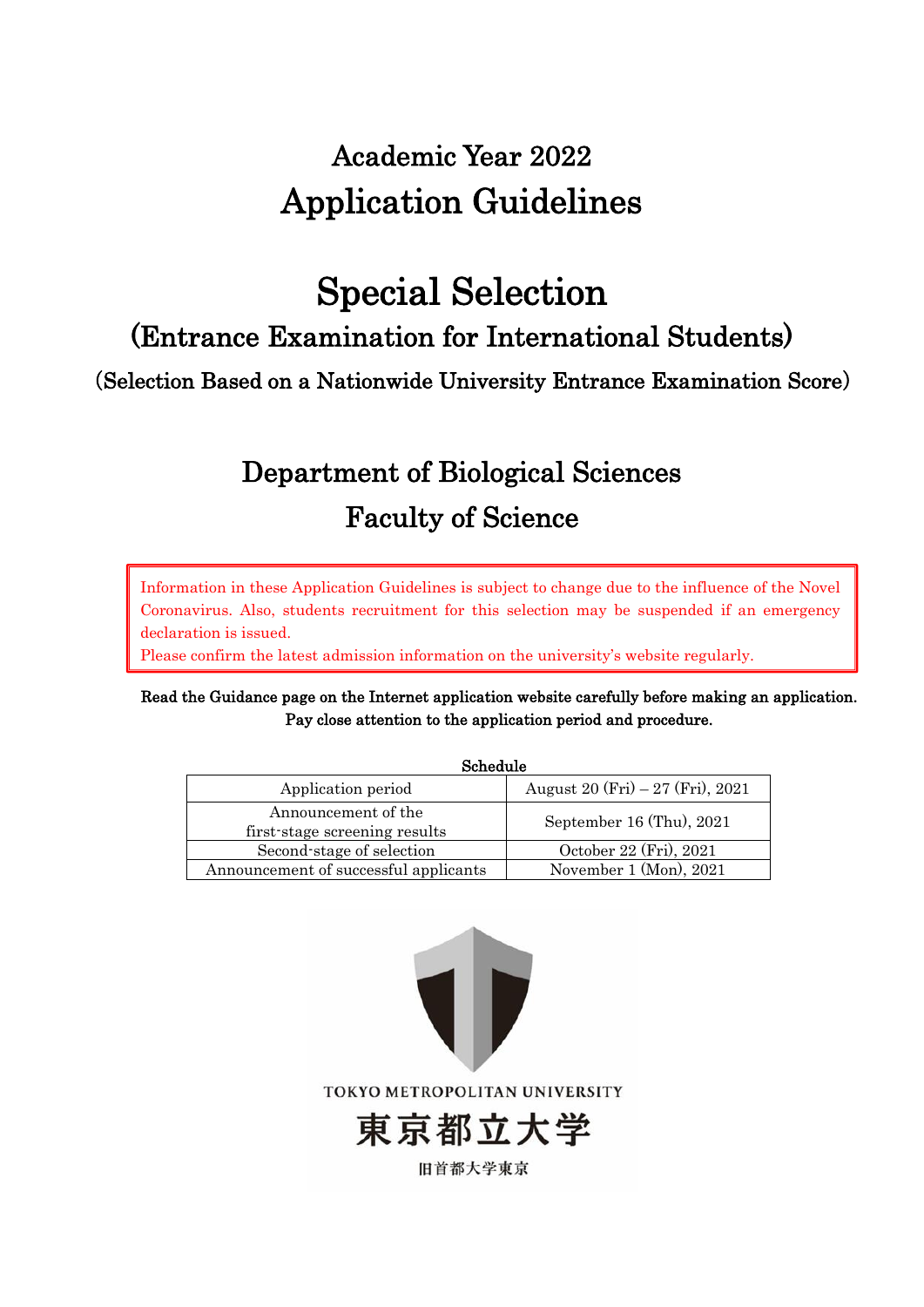# Contents

| Ι.    | Number of students to be admitted                         |    |
|-------|-----------------------------------------------------------|----|
| П.    | Qualification for application                             | 1  |
| III.  | Application procedures                                    | 3  |
| IV.   | Payment for examination fee                               | 9  |
| V.    | Selection process                                         | 10 |
| VI.   | Announcement of final successful applicants               | 11 |
| VII.  | Admission procedure after passing the examination         | 12 |
| VIII. | Handling of personal information                          | 13 |
| IX.   | Contacts                                                  | 14 |
|       | Examination fee exemption to the natural disaster victims | 15 |

Admissions Policies of Faculty of Science, Tokyo Metropolitan University

The faculty of Science aims to develop researchers and engineers who are full of creativity and ambition, can discover the structure of the natural world, and are willing to take on new challenges actively for the future of humanity. Therefore, the Faculty of Science seeks individuals with the following qualities:

- 1. Individuals who have basic academic skills to receive bachelor's degree education based on the educational goals set at each department of the Faculty of Science and will continuously aim high and spare no effort to their study and research
- 2. Individuals who are full of intellectual curiosity, are willing to challenge the unknown, have abundant creativity, and can advance toward their study and research with great individuality
- 3. Individuals who possess the theoretical capability of recognition, have a deep interest in the present and future situations of nature and human society from a global standpoint, and are eager to contribute to find and resolve their issues

Admission Policies of the Department of Biological Sciences

Biological Science is the study to give light to life mechanisms and consider the relationships between organisms and their environment and evolution. Department of Biological Sciences welcomes the followings to develop study and research of biological sciences and biology together with us:

- 1. Individuals who like living organisms and are enthusiastic about experiments, observations, and researches
- 2. Individuals who aim to acquire the abilities of research, planning, and implementation through the study of Biological Sciences
- 3. Individuals who wish to improve their English ability to perform internationally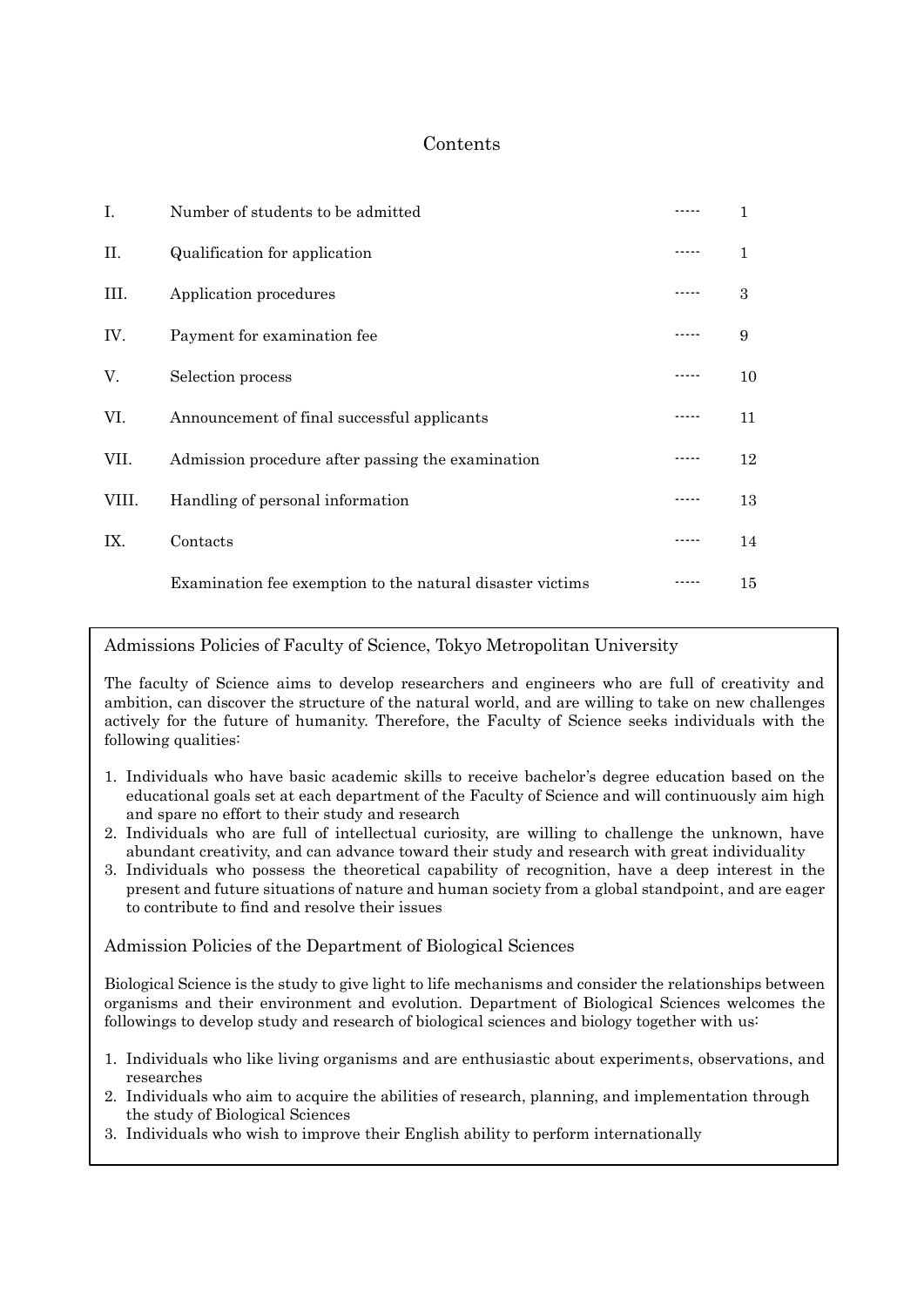### I. Number of students to be admitted

Department of Biological Sciences, Faculty of Science --- 2 (Notes)

- 1. The length of study is four years.
- 2. No one may be selected depending on the selection results.
- 3. Students can graduate from the university by taking only the classes conducted in English.

#### II. Qualification for application

Foreign national applicants who fall under any of the following 1. and any of the following 2. and meet the requirement of 3.

1.

- (a) Applicants who completed 12 years of formal school education overseas or will have completed it by March 31, 2022 [Note 1] and those equivalent to it [Note 2]
- (b) Applicants who completed 12 years of school education overseas at an educational institution accredited by an International Accreditation Organization (WASC, CIS, ACSI) or will have completed it by March 31, 2022 [Note 1]
- (c) Applicants who have obtained in a foreign country either the "International Baccalaureate Diploma" (from the International Baccalaureate Organization, a corporate body funded in conformity with the Swiss Civil Code), the "Abitur Certificate" (recognized by each state in Germany as a university admission qualification), the "Baccalauréat diploma" (university admission qualification in France), or at least 3 A-Level subjects or 2 A-Level plus 2 AS-Level subjects (4 subjects in total) in the "General Certificate of Education Advanced Level" (a university admission qualification in the United Kingdom of Great Britain and Northern Ireland) or will have obtained one by March 31, 2022
- (d) Applicants who are recognized by this university as having acquired the academic ability equivalent to  $(a) - (c)$  above and will have reached the age of 18 by March 31, 2022
- 2.
- (a) Applicants who took an SAT Reasoning Test or ACT (+ Optional Writing Test) administered after April 1, 2020
- (b) Applicants who have obtained or will obtain the International Baccalaureate Diploma with six subjects, including Mathematics and two subjects from Biology, Chemistry, and Physics (any level is acceptable.)
- (c) Applicants who took a university entrance qualification examination or nationwide university entrance examination in a country other than Japan and can submit the transcript and an official explanation document on the examination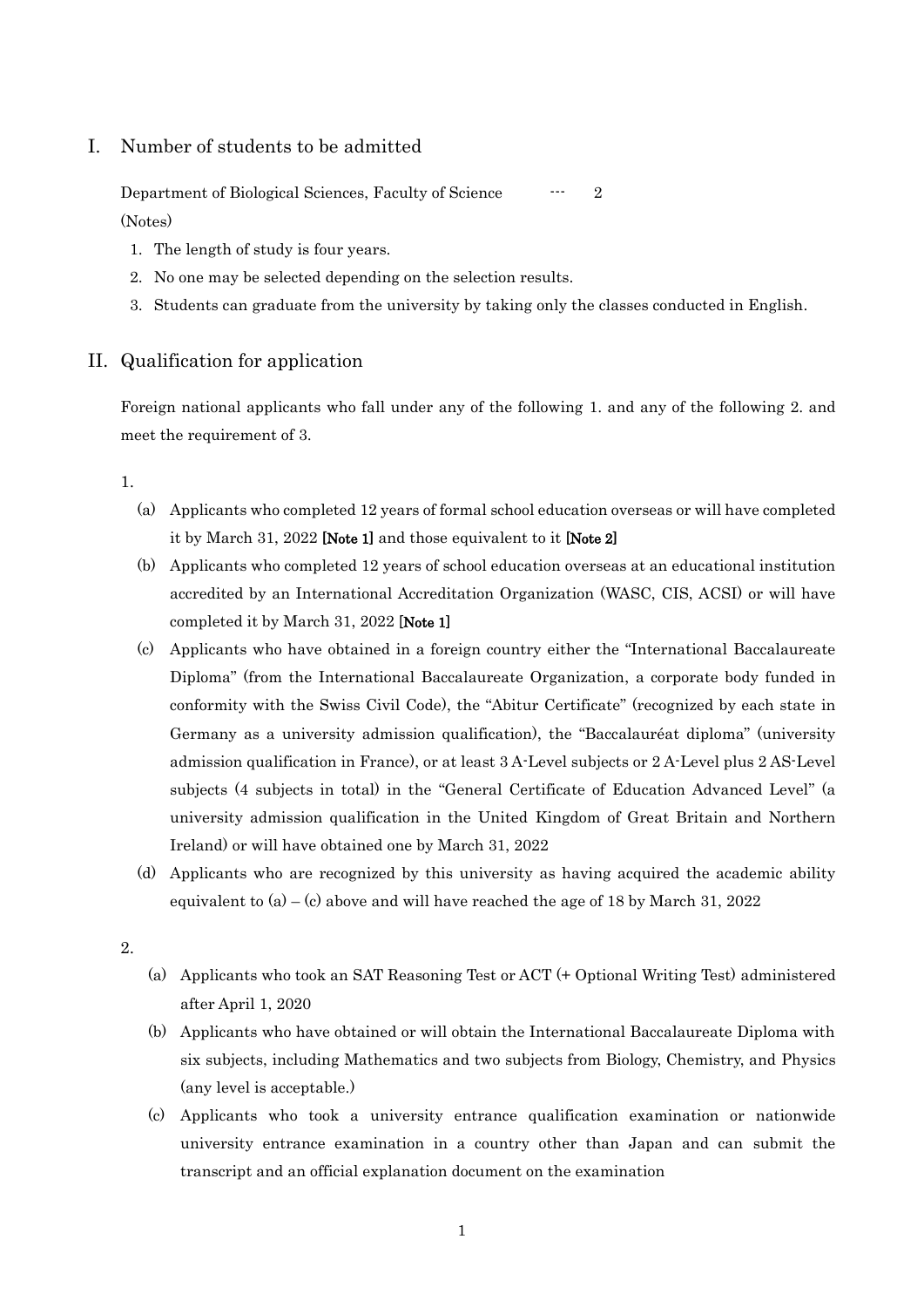(Note) Those who fall under (c) must contact the Admission Division, Administrative Affairs Department of TMU before applying. (Refer to "IX Contacts" for contact details.)

- 3. Applicants who took a TOEFL iBT \*1 (Test of English as a Foreign Language) or IELTS (International English Language Testing System) Academic Module administered after April 1, 2020 \*2
	- \*1: TOEFL iBT Home Edition shall be valid for this year
	- \*2: The test administered after April 1, 2019 shall be valid for this year

#### [Note 1]

For the applicants who have attended junior and senior high schools or a secondary school in Japan (\*1), the total duration of attendance at such school must not exceed three years, and the 12th year of school education must be completed at a school overseas (\*2).

- \*1: Including schools located overseas that provide education in accordance with the Japanese School Education Act
- \*2: "School overseas" refers to the one located overseas and provides education in accordance with the formal education system of the given country or the one accredited by an International Accreditation Organization.

#### [Note 2]

"Those equivalent to it" refers to the ones who fall under one of the following:

- (a) Applicants who have passed a national certification examination in a foreign country that is officially approved as an assessment of academic ability equivalent to the completion of 12 years of formal school education in the said country (or one corresponding to it) and will have reached the age of 18 by March 31, 2022
- (b) Applicants who have completed a course corresponding to secondary school education in a foreign country where its formal school education is less than 12 years (including those who have passed a national certification examination officially approved as an assessment of academic ability equivalent to the former or passed one corresponding to it), and have completed a Japanese university preparatory course at a school designated by the Japanese Minister of Education, Culture, Sports, Science, and Technology or will have completed it by March 31, 2022
- (c) Applicants who have completed a course corresponding to secondary school education in a foreign country that is separately designated by the Japanese Minister of Education, Culture, Sports, Science and Technology (limited to those who are deemed to have completed 11 or more years of school education under the educational system of the said country and meet the requirements set by the Japanese Minister of Education, Culture, Sports, Science and Technology) or will have completed it by March 31, 2022

#### 【Notes on qualification approval/confirmation】

 Applicants who fall under qualification 1. (d) must undergo application qualification screening in advance. Please contact the Admission Division, Administrative Affairs Department of TMU no later than Friday,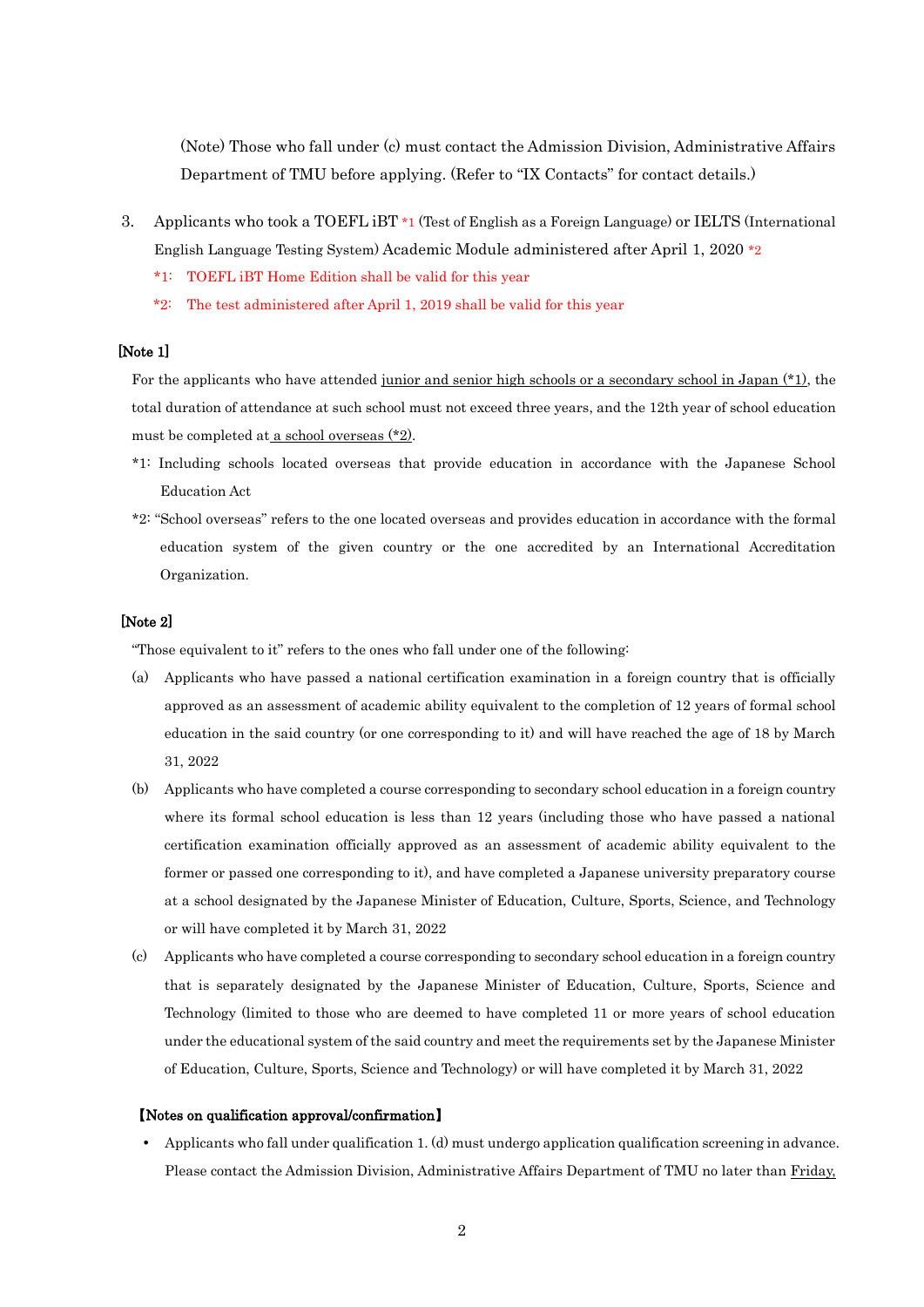July 9, 2021, at 5:00 pm JST.

 There may be some cases for international school graduates that they are not permitted to make an application or it takes more time for the university to confirm their application qualification. Please contact the Admission Division, Administrative Affairs Department of TMU ahead of time.

#### III. Application procedures

An application must be conducted through the Internet application system. Please contact the Admission Division, Administrative Affairs Department of TMU, if you have a problem applying due to faulty internet connections.

#### < Steps for Internet Application>

All steps must be completed according to the following order by the end of the application period.

- (1) Register for My Page, upload your face photo data, and enter application information.
- (2) Pay the examination fee
- (3) Print out the application form and others, and send them by post with other application documents, including a Certificate of graduation, etc. (Forms can be printed out only after completion of the examination fee payment.)

Internet Application is NOT yet completed when an applicant entered the application information and paid the examination fee. Please send the necessary application documents by registered express mail (from Japan) or EMS (from overseas) in time for the application deadline.

For details, please visit the following website: <https://www.guide.52school.com/guidance/net-tmu-en/>.

#### 1. Application period

August  $20$  (Fri)  $-27$  (Fri)  $2021$ , at  $8:00$  pm JST (Documents must arrive by.)

My Page registration and examination fee payment on the Internet application system becomes available on July 30 (Fri), 2021, at 9:00 am JST. Due to the short application period, application documents can be sent by mail before the date above. Any postal delay due to traffic conditions will not be considered. Please send the application documents in time for the deadline.

Send to: Admission Division, Administrative Affairs Department of TMU Tokyo Metropolitan University 1-1 Minami-Osawa, Hachioji-shi, Tokyo, Japan 192-0397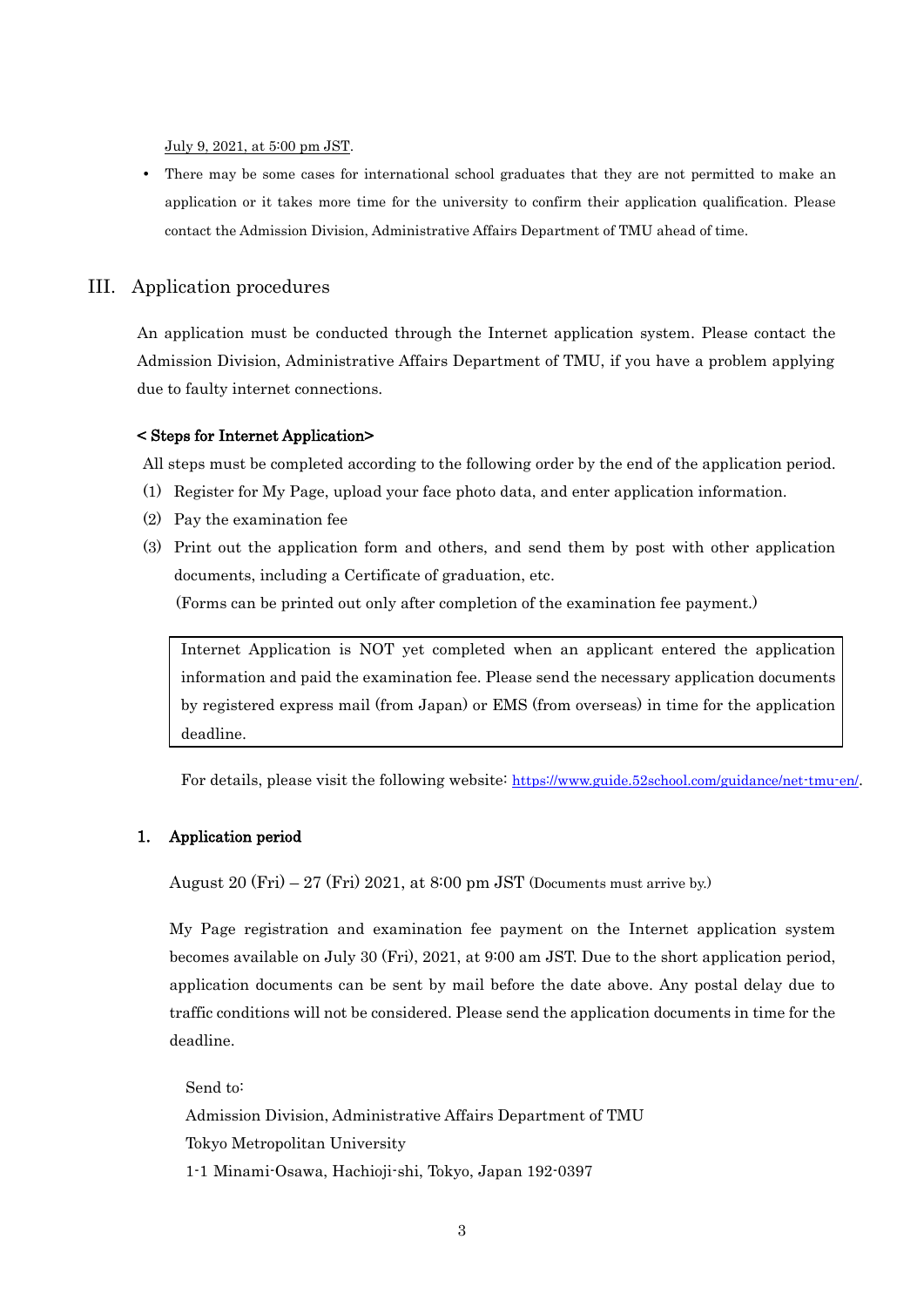# 2. Application documents

Print out the application form and others on the Internet application system in white A4 size paper.

|                  | Documents and certificates | Remarks                                                         |  |
|------------------|----------------------------|-----------------------------------------------------------------|--|
| $\mathbf{1}$     | Application Form           | Enter the required information and print out your completed     |  |
|                  |                            | Application Form from "My Page" on the Internet application     |  |
|                  |                            | system.                                                         |  |
| $\sqrt{2}$       | Essay Form                 | Print out an Essay Form on the Internet application system      |  |
|                  |                            | or the university's website. Write your motivation for          |  |
|                  |                            | applying and aspirations after enrollment in English clearly    |  |
|                  |                            | by hand.                                                        |  |
| $\boldsymbol{3}$ | Certificate of (expected)  | Submit a document(s) proving your application qualification.    |  |
|                  | graduation                 | (Refer to page 1 of these Guidelines.) Note that a transcript   |  |
|                  | and                        | should include your academic record for the last 3 years out    |  |
|                  | Transcript                 | of 12 years of school education.                                |  |
|                  | (Note)                     | (1) Those who apply under II. Qualification 1. (a), Note 2 (a)  |  |
|                  | The original copy must be  | · One Transcript of a national certification examination        |  |
|                  | submitted unless           | (2) Those who apply under II. Qualification 1. (a), Note 2 (b)  |  |
|                  | otherwise specified.       | One Certificate of graduation and one Transcript from           |  |
|                  |                            | secondary school and university preparatory course              |  |
|                  |                            | $(3)$ Those who apply under II. Qualification 1 (a), Note 2 (c) |  |
|                  |                            | One Certificate of graduation and one Transcript from           |  |
|                  |                            | "a course corresponding to secondary school education"          |  |
|                  |                            | $(4)$ Those who apply under II. Qualification 1. (b)            |  |
|                  |                            | One Certificate of completion and one Transcript from           |  |
|                  |                            | an educational institution attended                             |  |
|                  |                            | (Note)                                                          |  |
|                  |                            | If you are from an international school, submit a               |  |
|                  |                            | document proving that the school provides education in          |  |
|                  |                            | accordance with the formal education system of the              |  |
|                  |                            | given country or is accredited by an International              |  |
|                  |                            | Accreditation Organization (WASC, CIS, ACSI).                   |  |
|                  |                            | $(5)$ Those who apply under II. Qualification 1. (c)            |  |
|                  |                            | i. International Baccalaureate Diploma                          |  |
|                  |                            | (or Baccalauréat diploma holders)                               |  |
|                  |                            | One photocopy of the International Baccalaureate                |  |
|                  |                            | Diplôme<br>Baccalauréat<br>Diploma<br>(or<br>du<br>$\rm{de}$    |  |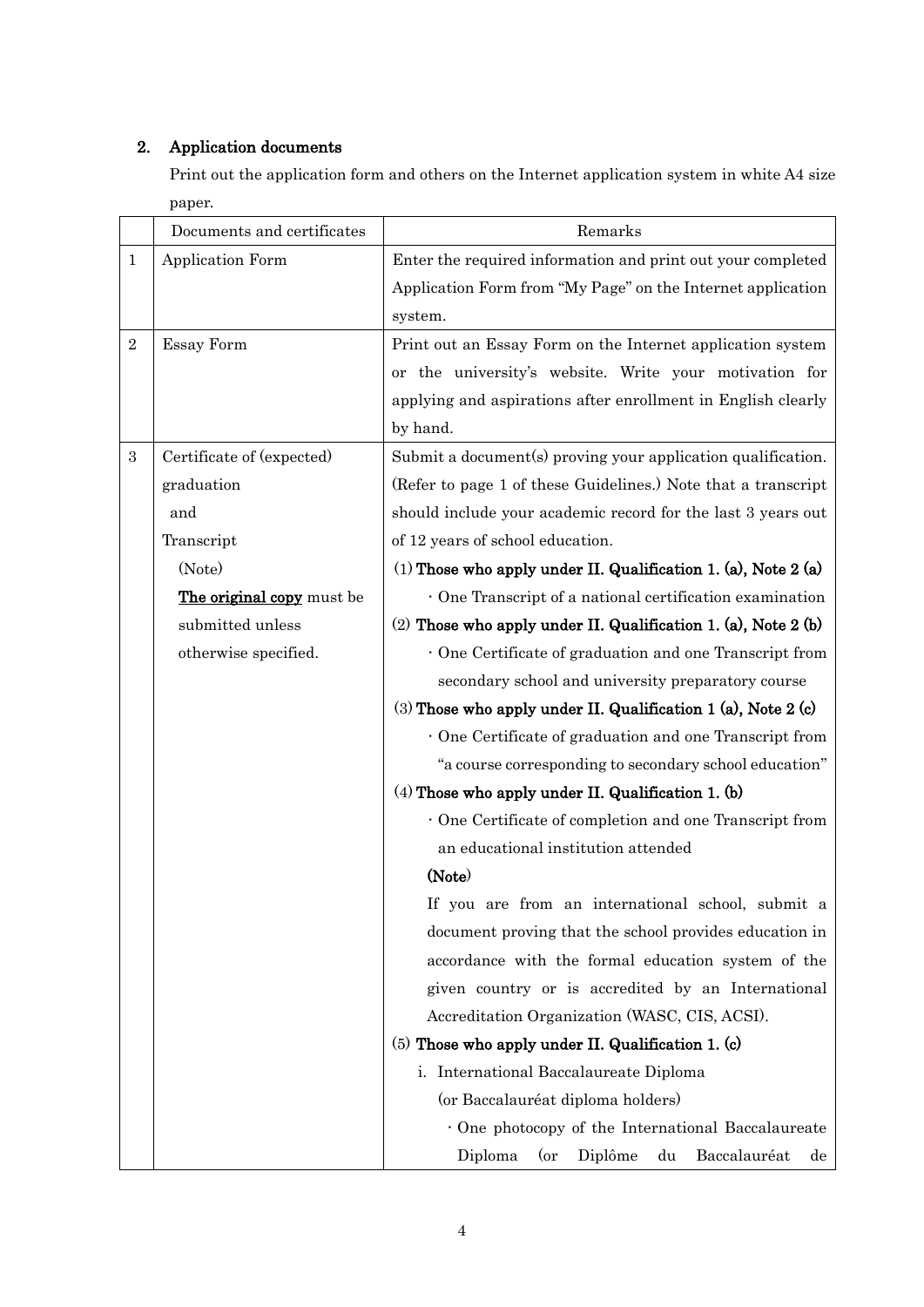|   |                              | l'Enseignement du Second Degré)                              |  |
|---|------------------------------|--------------------------------------------------------------|--|
|   |                              | One Transcript of Results                                    |  |
|   |                              | (Please request a transcript to be sent to TMU to            |  |
|   |                              | make it in time for the application deadline by              |  |
|   |                              | referring to page 9 of these Guidelines.) If you can't       |  |
|   |                              | submit these documents by the end of the                     |  |
|   |                              | application period, see " $6$ (2): For those who apply       |  |
|   |                              | under II Qualification 2. (b)" below.                        |  |
|   |                              | ii. Abitur certificate holders                               |  |
|   |                              | One photocopy of the Zeugnis der allgemeinen                 |  |
|   |                              | Hochschulreife                                               |  |
|   |                              | · Transcript                                                 |  |
|   |                              | iii. GCE Advanced Level holders                              |  |
|   |                              | One Certificate of the Results of GCE (at least 3 A-         |  |
|   |                              | Level subjects or 2 A-Level plus 2 AS-Level subjects         |  |
|   |                              | $\leq$ 4 subjects in total>).                                |  |
| 4 | Japanese or English          | A Certificate of graduation written in a language other than |  |
|   | translation of               | Japanese or English must attach a Japanese or English        |  |
|   | Certificate of graduation    | translation. (Translation may be done by the applicant.)     |  |
|   |                              | In the translation, please include:                          |  |
|   |                              | · Name and the contact information (telephone number) of     |  |
|   |                              | the translator                                               |  |
| 5 | Japanese or English          | An academic transcript written in a language other than      |  |
|   | translation of Transcript    | Japanese or English must attach a Japanese or English        |  |
|   |                              | translation. (Translation may be done by the applicant.)     |  |
|   |                              | In the translation, please include:                          |  |
|   |                              | · Name and contact information (telephone number) of the     |  |
|   |                              | translator.                                                  |  |
|   |                              | · Subject full names (if abbreviated)                        |  |
|   |                              | · Full marks of each subject                                 |  |
|   |                              | The grading system (grading scales and the clarification of  |  |
|   |                              | assessment standards, etc.)                                  |  |
| 6 | (1)                          | (1) For those who apply under II. Qualification 2. (a)       |  |
|   | Official scores report of    | By referring to page 9 of these Guidelines, request an       |  |
|   | SAT Reasoning Test or        | official score report of SAT Reasoning Test or ACT           |  |
|   | ACT (+Optional Writing Test) | (+Optional Writing Test) to be sent to TMU to make it        |  |
|   |                              | in time for the application deadline.                        |  |
|   |                              |                                                              |  |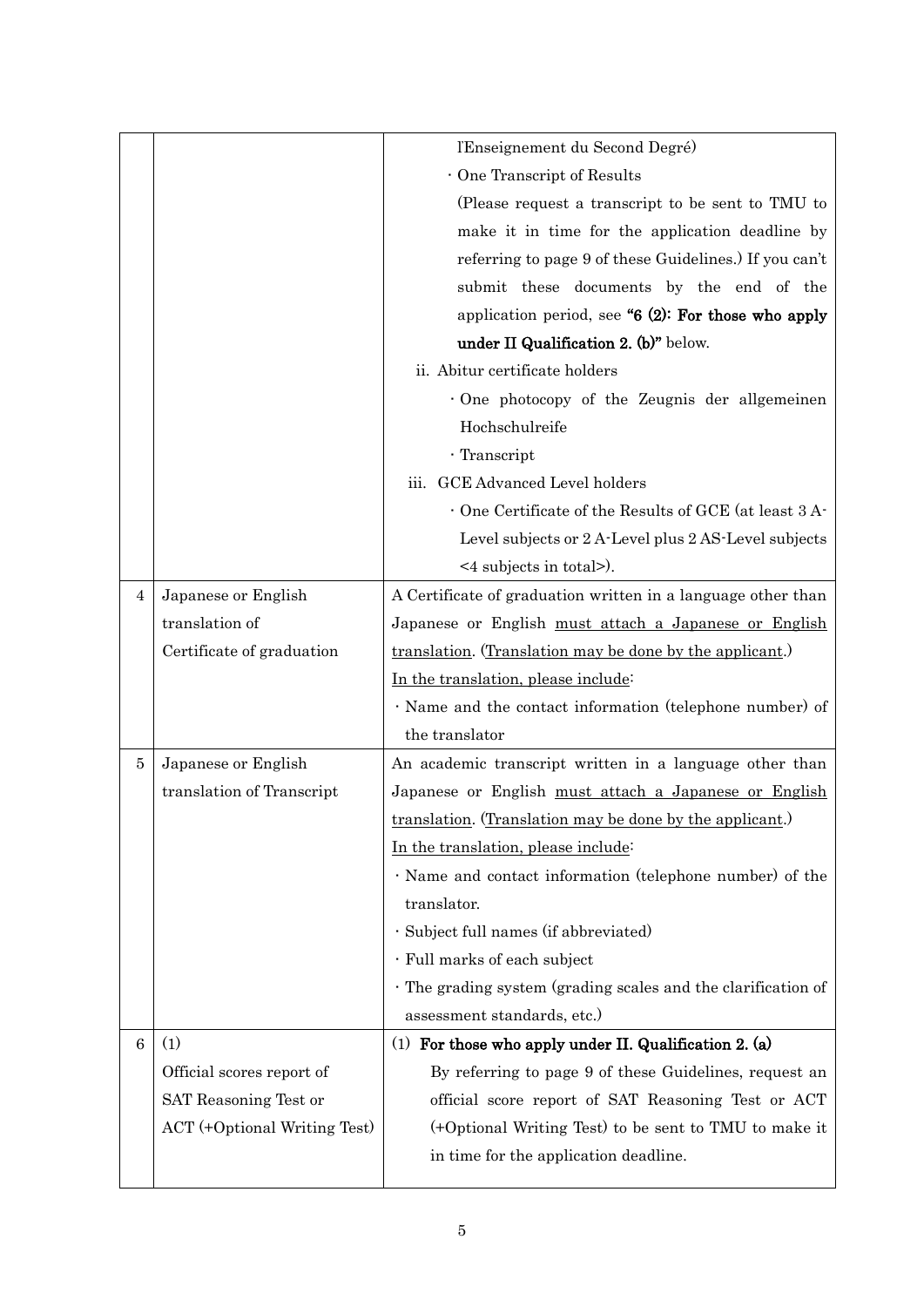| (2)                                | (2) For those who apply under II. Qualification 2. (b)              |
|------------------------------------|---------------------------------------------------------------------|
| Transcript of Results of           | By referring to page 9 of these Guidelines, request a               |
| <b>International Baccalaureate</b> | Transcript of Results to be sent to TMU to make it in               |
| Diploma                            | time for the application deadline.                                  |
|                                    | (Note)                                                              |
|                                    | If you can't submit the diploma (photocopy) and                     |
|                                    | transcript by the end of the application period, submit a           |
|                                    | "Certificate of prospective acquisition of International            |
|                                    | Baccalaureate Diploma" (arbitrary format) and "IB                   |
|                                    | Predicted Grades" or "Anticipated Grades" issued by the             |
|                                    | principal or diploma programme coordinator of the                   |
|                                    | school attending/ attended. In this case, 1) a photocopy            |
|                                    | of the International Baccalaureate Diploma (or Diplôme              |
|                                    | du Baccalauréat de l'Enseignement du Second Degré)                  |
|                                    | and 2) an original Transcript of Results must be                    |
|                                    | submitted by January 28 (Fri), 2022. If unable to do so,            |
|                                    | send 3) "Certificate of grades of IB final examinations in          |
|                                    | 6 subjects" (arbitrary format) issued by the principal or           |
|                                    | diploma programme coordinator of the school attending/              |
|                                    | attended.                                                           |
|                                    | Please note that your admission will be revoked when                |
|                                    | the university can't confirm the receipt of your                    |
|                                    | documents 1) and 2) or document 3) by the designated                |
|                                    | date, or you fail to obtain the IB diploma by March 31              |
|                                    | $(Thu)$ , 2022 if applying for this selection as a prospective      |
|                                    | IB diploma holder. In addition, the university may                  |
|                                    | revoke your admission when your actual IB scores and                |
|                                    | grades are lower than those predicted at the time of                |
| (3)                                | application made as a prospective IB diploma holder.                |
|                                    | For those who apply under II. Qualification 2. (c)<br>(3)           |
| Transcript of the university       | Submit one transcript and one official explanation                  |
| entrance qualification             | document on the examination you took. If the document               |
| examination, nationwide            | is not available, present an URL of the examination's               |
| university entrance                | official website.                                                   |
| examination, etc.                  | (Note)                                                              |
|                                    | For the transcript and documents written in a language other        |
|                                    | than Japanese or English, attach a Japanese or English              |
|                                    | <u>translation</u> . (Translation may be done by the applicant.) In |

6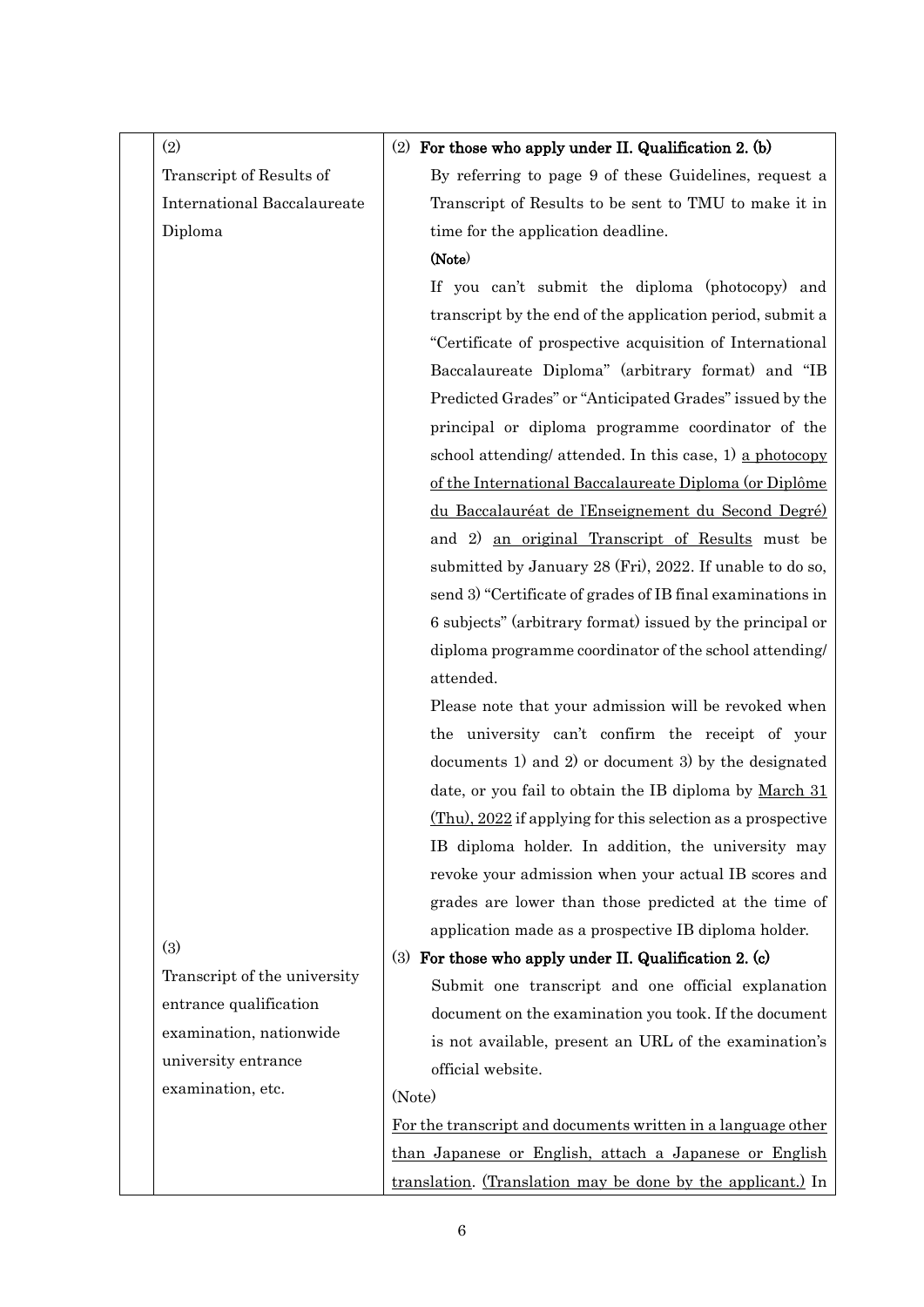|                |                           | the translation, please include the name and contact              |  |  |
|----------------|---------------------------|-------------------------------------------------------------------|--|--|
|                |                           | information (telephone number) of the translator.                 |  |  |
| $\overline{7}$ | TOEFL iBT or IELTS score  | An official score report of TOEFL iBT or an IELTS Test report     |  |  |
|                |                           | form (Academic module) must arrive at TMU from the testing        |  |  |
|                |                           | organization before the end of the application period. (Refer     |  |  |
|                |                           | to pages 9 of these Guidelines for details.)                      |  |  |
|                |                           | <b>Note:</b> If you submit TOEFL iBT scores, please also submit a |  |  |
|                |                           | document showing that you have requested an official copy         |  |  |
|                |                           | of your scores to be sent to TMU (e.g., a printout of the         |  |  |
|                |                           | request completion e-mail or screenshot).                         |  |  |
| 8              | Document to prove foreign | (1) Applicants who have the status of residence in Japan          |  |  |
|                | nationality status        | Submit either a residence card photocopy (both sides) or          |  |  |
|                |                           | an original "Certificate of resident registration 住民票の            |  |  |
|                |                           | 写し" (including applicant's nationality, visa status, and          |  |  |
|                |                           | visa expiration date) issued by the municipal mayor. The          |  |  |
|                |                           | residence card must be valid at the time of application. A        |  |  |
|                |                           | photocopy of the Certificate is not acceptable.                   |  |  |
|                |                           | Others<br>(2)                                                     |  |  |
|                |                           | Submit a passport photocopy (the pages on which your              |  |  |
|                |                           | name, nationality, and face photo appear). The passport           |  |  |
|                |                           | must be valid at the time of application.                         |  |  |

# 3. Important notes for application

- (1) Any documents that arrived after the application period will not be accepted under any circumstances. Therefore, please make sure to send the application documents well in advance to meet the deadline.
- (2) Application documents must be sent in a self-prepared envelope (24×33.2 cm, A4 size) affixed with a color printed mailing label using a tracking service such as registered express mail (from Japan) or EMS (Express Mail Service) (from overseas). If the mailing label is printed in black and white, trace the letters and lines of "registered" and "express" with a red pen.
- (3) Sending an application from Japan via parcel delivery service (motorcycle courier included) is not acceptable. Also, direct application submission is not permitted under any circumstances.
- (4) If there are any flaws in the application documents, the Admission Division, Administrative Affairs Department of TMU will contact you by phone or e-mail. (In principle, applicants living outside Japan will be contacted by the university by e-mail.) Incomplete application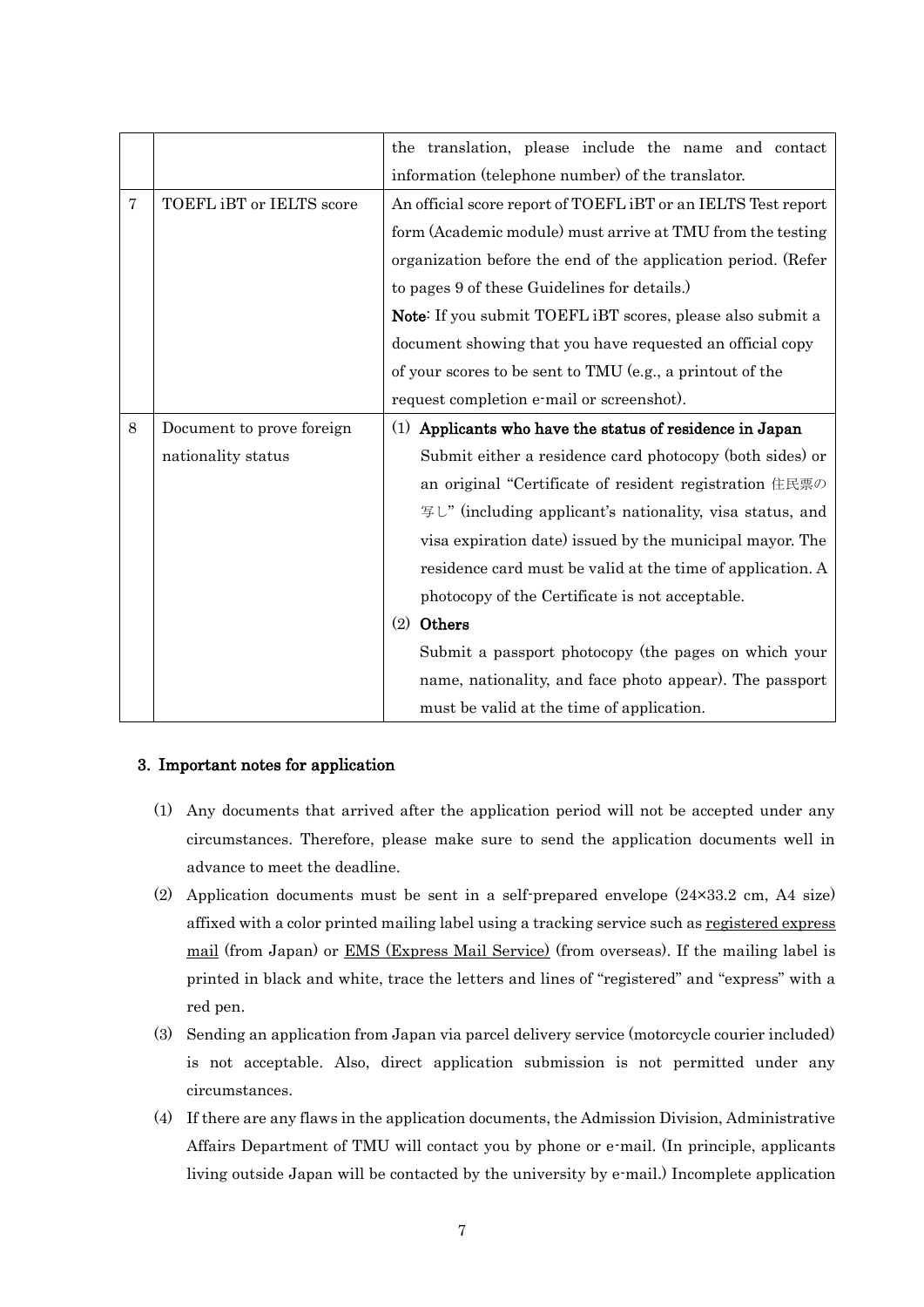documents will not be accepted unless corrected and re-submitted within the application period.

- (5) Any documents submitted will not be returned under any circumstances.
- (6) The application receipt number will be shown on the applicant's "My Page" on the Internet application website no later than September 3 (Fri), 2021. Once it becomes available, a notification will be sent to you by e-mail to the address provided in the Application form. This number will be used for the announcement of successful applicants from the first stage of selection. If your number doesn't appear on your "My Page", contact the Admission Division, Administrative Affairs Department of TMU by September 6 (Mon).
- (7) If you are found to be unqualified after your application has been received, you shall be treated as an unqualified applicant.
- (8) If any fraud is found in the application documents, certificates, etc., admission will be rescinded even after the enrollment.
- (9) If any support is necessary to obtain a student visa, to change the status of residence to "college student", or to extend the "period of stay in Japan" for the enrollment in this university, submit a "Student Visa Support Request Form" together with other application documents.
- (10) If any individual consideration related to physical disability is required at the time of examinations or during school attendance, notify the Admission Division, Administrative Affairs Department of TMU no later than July 9 (Fri), 2021, at 5:00 pm JST. Please note that the university can't respond to a request made after the deadline. Early application is encouraged because it may take some time for us to respond to a request in some cases.
- (11) Request official scores (TOEFL iBT Official Score Report, IELTS Test Report Form, SAT Reasoning Test Scores, ACT <+Optional Writing Test> Scores, IB Transcript of Results) to be sent directly to TMU well in advance, considering the time required for mailing. Regarding the TOEFL iBT scores, the Test Date Score is only valid, not My Best Score.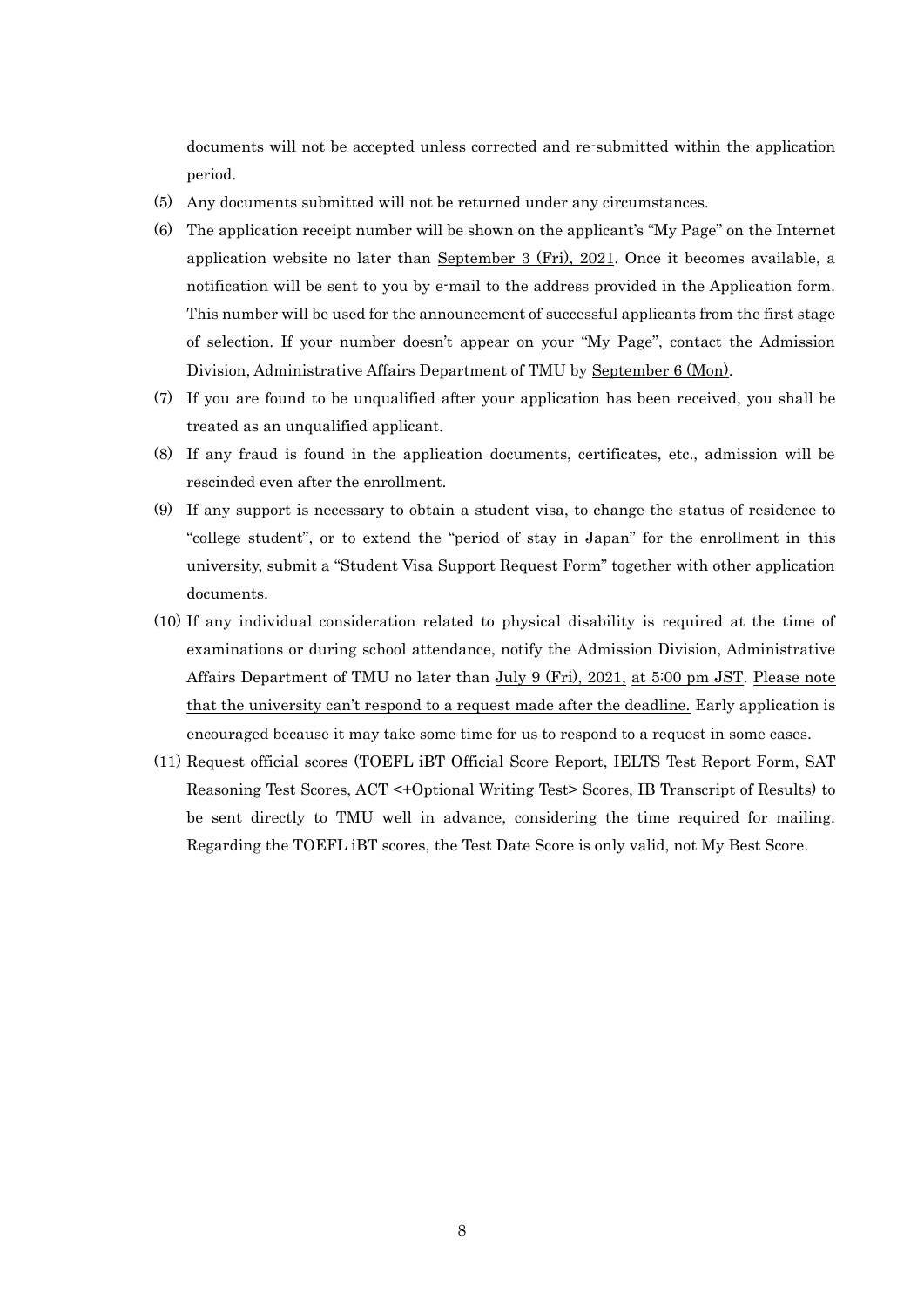# 【 Sending test scores from the external testing organizations 】

Following test scores must be sent to Tokyo Metropolitan University directly from the testing organization.

- ・ Official Scores Report of SAT Reasoning Test or ACT (+Optional Writing Test)
- ・ TOEFL iBT Official Score Report
- **IELTS Test Report Form (Academic module)**
- International Baccalaureate Transcript of Results

[University's mailing address]

Department: Admission Division, Administrative Affairs Department of TMU

University name: Tokyo Metropolitan University

Address: 1-1 Minami-Osawa, Hachioji-shi, Tokyo, Japan 192-0397

[Designated Institution (DI) codes for TMU]

- SAT Reasoning Test ---- 6920
- $\cdot$  ACT (+Optional Writing Test)  $\cdot$  --- 7774 TOEFL --- 7169

Please select TMU as a college to be sent scores upon registration, or request to send scores after the test in the way designated by the testing organization.

Delivery may take up to  $3 - 4$  weeks for IELTS Test Report Form and  $7 - 8$  weeks for the rest after placing a request. Therefore, please give yourself plenty of time for the scores request procedure by considering the time necessary for delivery. For details, please contact the testing organization.

# IV. Payment for examination fee

- (1) Payment can be made in Japan in the following ways: credit card, convenience store, Pay-easy ATM, and Internet Banking. (Business hours vary depending on the financial institution through which you make the payment.) For the payment made outside Japan, a credit card is acceptable. For details, please refer to the Internet application website.
- (2) Payment must be completed by August 27 (Fri), 2021. Even if the payment is completed by then, the application will not be accepted unless the required application documents arrive at the university by 8:00 pm JST on that day.
- (3) The following fees shall be applied for application.
	- ・ Examination fee: 17,000 Japanese yen
	- ・ Service charge: 700 Japanese yen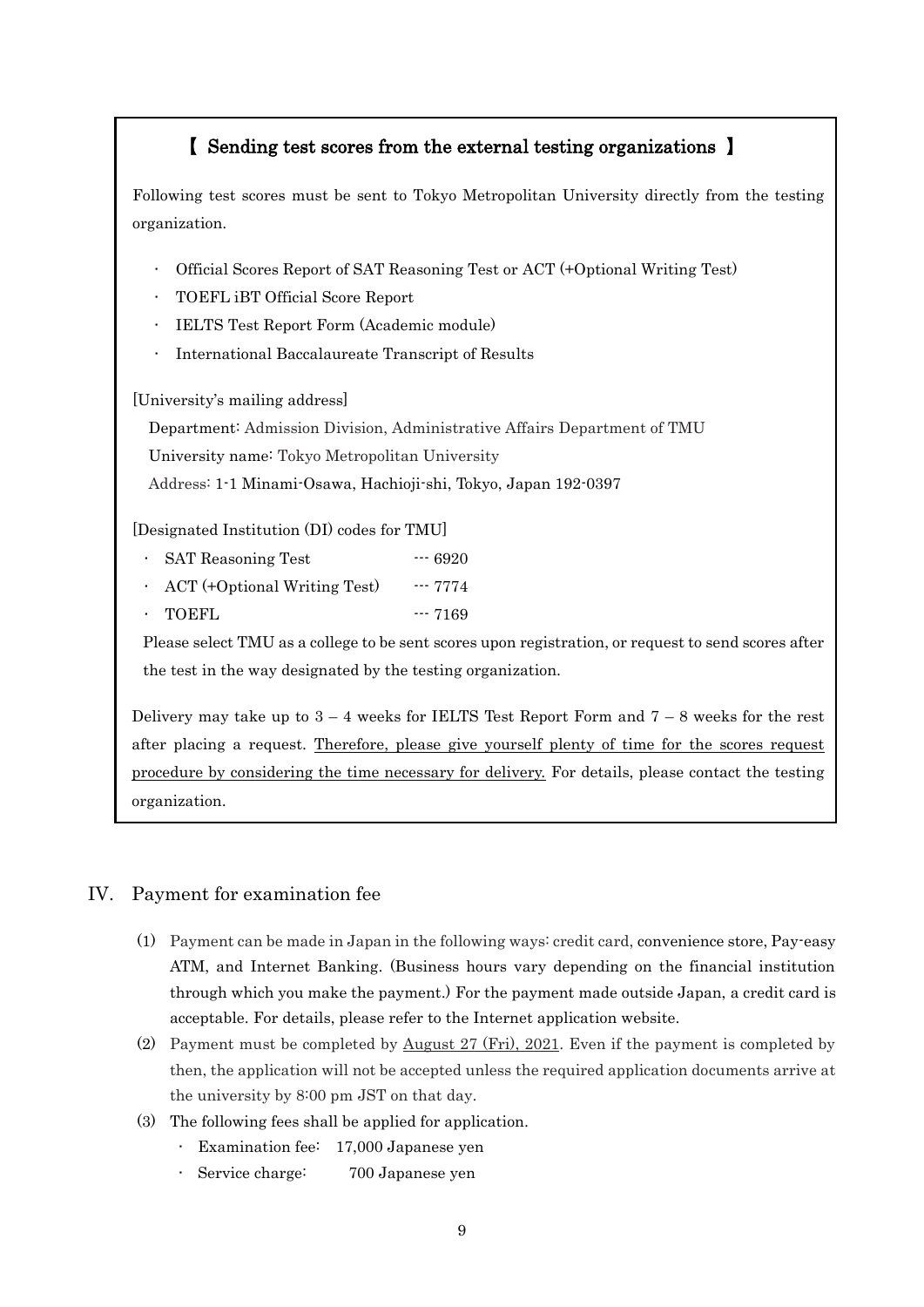- (4) The examination fee will not be returned after the application is processed. Therefore, make the payment after due consideration of the application.
- (5) For examination fee exemption to the natural disaster victims, please see the last page of these Guidelines.
- (6) A refund request for the entrance examination fee can be made only if the fee was paid, but application documents were not submitted or if it was wire-transferred twice by mistake. For details, please contact the Admission Division, Administrative Affairs Department of TMU. (Refer to "IX Contacts" for contact details.)

[Reference URL] [https://www.tmu.ac.jp/campus\\_life/tuition/expenses.html](https://www.tmu.ac.jp/campus_life/tuition/expenses.html) (Japanese site)

## V. Selection process

## 1. Selection methods for the first stage of selection

The number of successful applicants from the first stage is a maximum of 10.

The first stage of selection is conducted based on the following documents:

- (1) a. Scores of SAT Reasoning Test or ACT (+ Optional Writing Test)
	- b. Scores of International Baccalaureate final examination
	- c. Scores of a university entrance qualification examination or nationwide university entrance examination, etc.
- (2) TOEFL iBT or IELTS scores
- (3) Essay Form

#### 2. Announcement of successful applicants from the first stage of selection

Date: September 16 (Thu), 2021 at 2:00 pm JST

How: The announcement will be made on the university's website. (A list of successful examinee numbers will be posted.)

URL:<https://www.tmu.ac.jp/>

"Exam admission card to the second stage of selection" and "How to take an interview for the second stage of selection" will appear on "My page" of the successful applicants, which shall be replaced with a Notification of passing the first stage of selection.

Information on a partial refund of the entrance examination fee (13,000 Japanese yen) will appear on "My page" of the unsuccessful and unqualified applicants, which shall be replaced with a Notification of failing the first stage of selection or Notification of unqualified applicant.

If such notification doesn't appear on your "My page" on September 16 (Thu), contact the Admission Division, Administrative Affairs Department of TMU.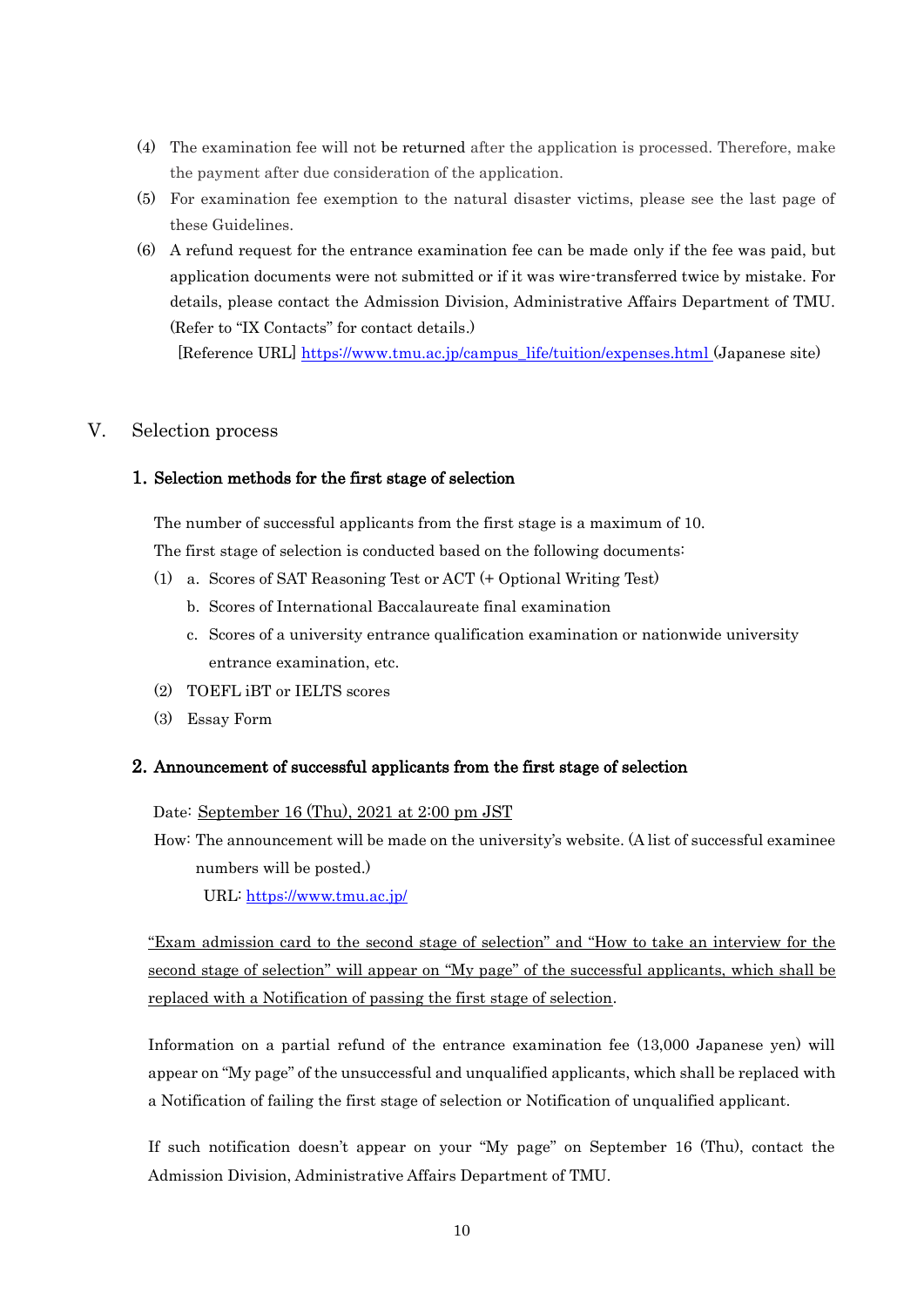#### 3. The second stage of selection

An individual interview examination (oral examination included) in English will be conducted as below.

Date: October 22 (Fri), 2021

 [Substitute examination-day: October 23 (Sat) or 24 (sun)] Note: Substitute examination-day is set as above if the interview examination cannot be held on the selected date due to unforeseen circumstances.

Place: Minami-Osawa Campus, Tokyo Metropolitan University

#### [Important points for the interview examination]

- (1) Print out your "Exam admission card to the second stage of selection" on "My page" and bring it to the examination.
- (2) Read carefully "How to take an interview for the second stage of selection" in advance.
- (3) The university will not be made liable for any travel arrangements for the interview examination conducted at Minami-Osawa Campus of Tokyo Metropolitan University.

#### 4. Decision of final successful applicants

Final successful applicants are selected based on the results of the first and the second stages of selection and the transcript of the high school, etc. in a comprehensive manner. It is possible, however, that no one will be selected depending on the selection results.

### VI. Announcement of final successful applicants

#### 1. Announcement

Date: November 1 (Mon) 2021 at 2:00 pm JST

How: A list of successful applicants will be posted on the university's website for seven days only starting from the time of announcement. URL:<https://www.tmu.ac.jp/>

#### 2. Letter of acceptance

A Letter of acceptance will be sent to the final successful applicants by post to the address provided in the application form. If you do not receive it by November 11 (Thu), 2021, contact the Admission Division, Administrative Affairs Department of TMU on the following day.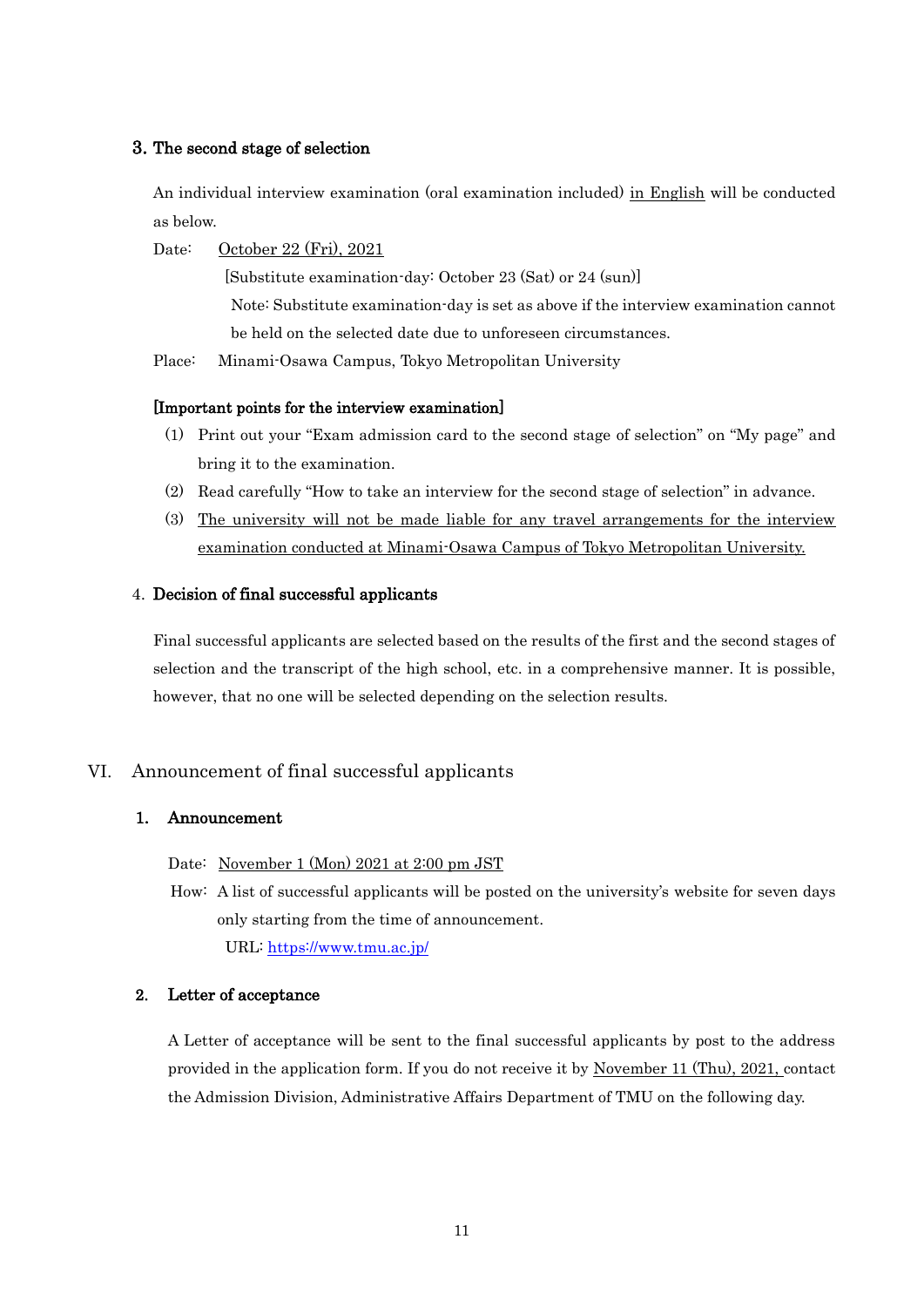## VII. Admission procedures after passing the examination

#### 1. Admission procedure

Final successful applicants must complete the admission procedure by following the "Admission guidance" to be sent out in mid-December. Required submission documents are instructed in the information booklet.

#### Admission procedure period:

January  $26 \text{ (Wed)} - 27 \text{ (Thu)}$ ,  $2022 \text{ (Documents must arrive by January 27.)}$ (February 20  $\text{45 (Sun True)} - 21 \text{ 16 (Mon Wed)}$  for IB Diploma candidates.)

#### 2. Admission and tuition fees

- (1) Admission fee (Please see "Admission guidance" for payment procedures.)
	- ・ Resident of Tokyo: 141,000 Japanese yen (tentative amount)
	- ・ Others: 282,000 Japanese yen (tentative amount)

(Note)

- Should the fee be revised in the future, the revised price will be applied.
- If you wish to apply the admission fee for "Resident of Tokyo", submit a prescribed form "Certificate of Items Stated in Resident Register" that has been certified by the municipal mayor. Failure to do so will result in the admission fee under the category of "others".

A "resident of Tokyo" refers to the one whom he/she, or his/her spouse or a first-degree relative has lived in Tokyo continuously for one year or longer (from April 1, 2021) before the day of enrollment (April 1, 2022). The decision for granting certification of "resident of Tokyo" will be made based on the "Certificate of Items Stated in Resident Register" submitted by the applicant.

(2) Tuition fee

Annual amount: 520,800 Japanese yen (tentative amount)

(Note)

- Should the tuition fee be revised while attending the University, the revised amount shall be applied.
- The tuition fee should be paid by bank account transfer semiannually. Half of the annual tuition fee is charged from the bank account on the designated date in April and October, respectively.

Tuition fees reduction/exemption system are available to students. Information for Academic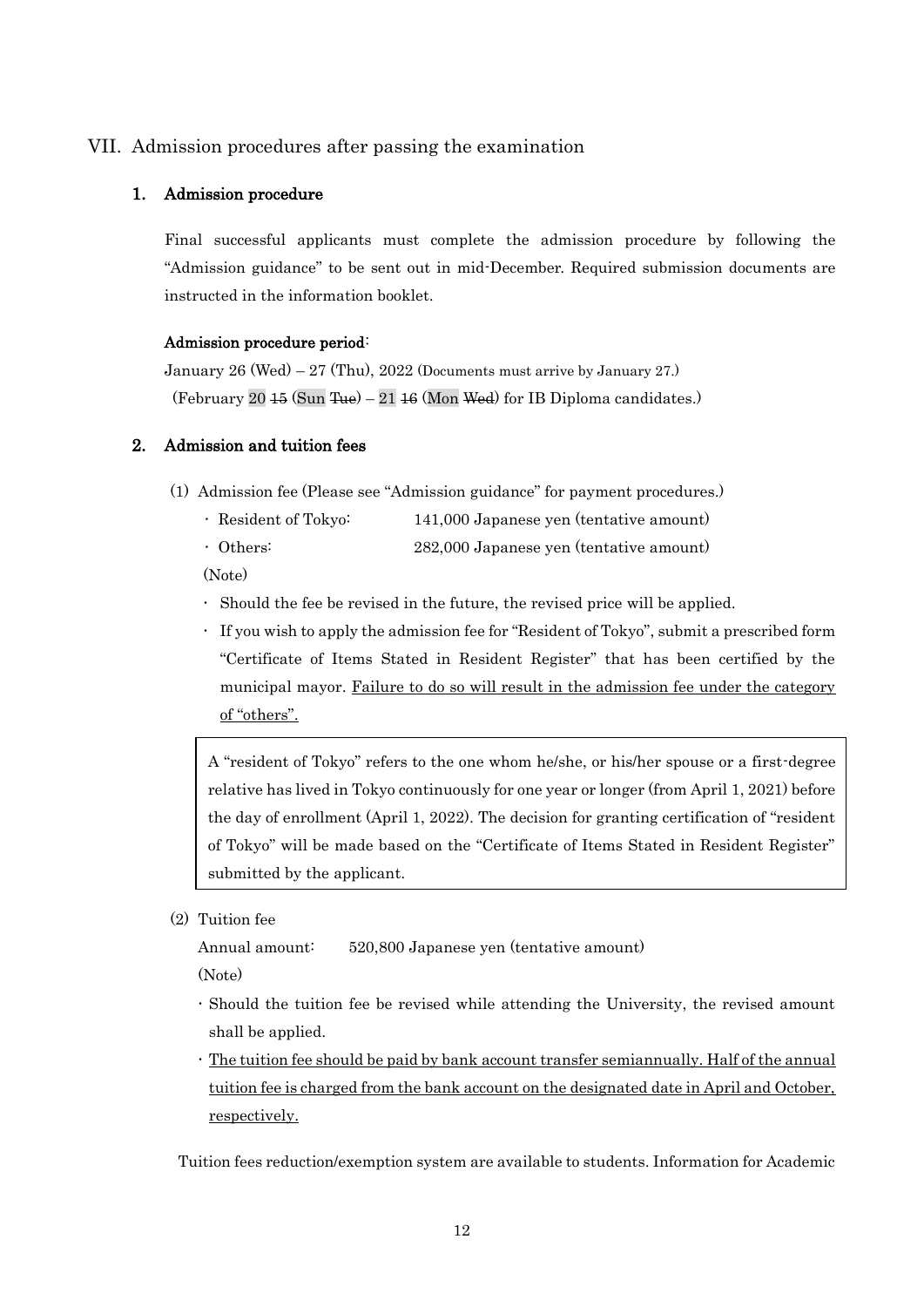Year 2022 will be released on the website of the Student Affairs Division, Administrative Affairs Department of TMU in mid-December. Please see "IX contacts" for contact details. [Reference URL] <https://gs.tmu.ac.jp/exemption/> (Japanese site)

#### 3. Important notes on post-acceptance and post-enrollment procedures

- (1) Those who haven't completed the admission procedure by the date designated by the university will lose the rights of a successful applicant.
- (2) No admission fee shall be returned once the admission procedure is completed.
- (3) A Notice of admission procedure completion will be sent to those who have completed all required admission procedures.
- (4) Registering a guarantor living in Japan is required in principle. However, if you wish to register a person living other than in Japan as your guarantor, a "Contact person in Japan" must be appointed in case of an emergency. If you do not have one, please contact the Admission Division, Administrative Affairs Department of TMU.
- (5) Students admitted through this admission selection may be restricted from changing their affiliation (department, faculty).

## VIII.Handling of personal information

Tokyo Metropolitan University handles personal information strictly in accordance with laws and regulations. Please make sure to confirm the privacy policy on the Internet application system before making an application.

URL:<https://www.guide.52school.com/guidance/net-tmu-en/>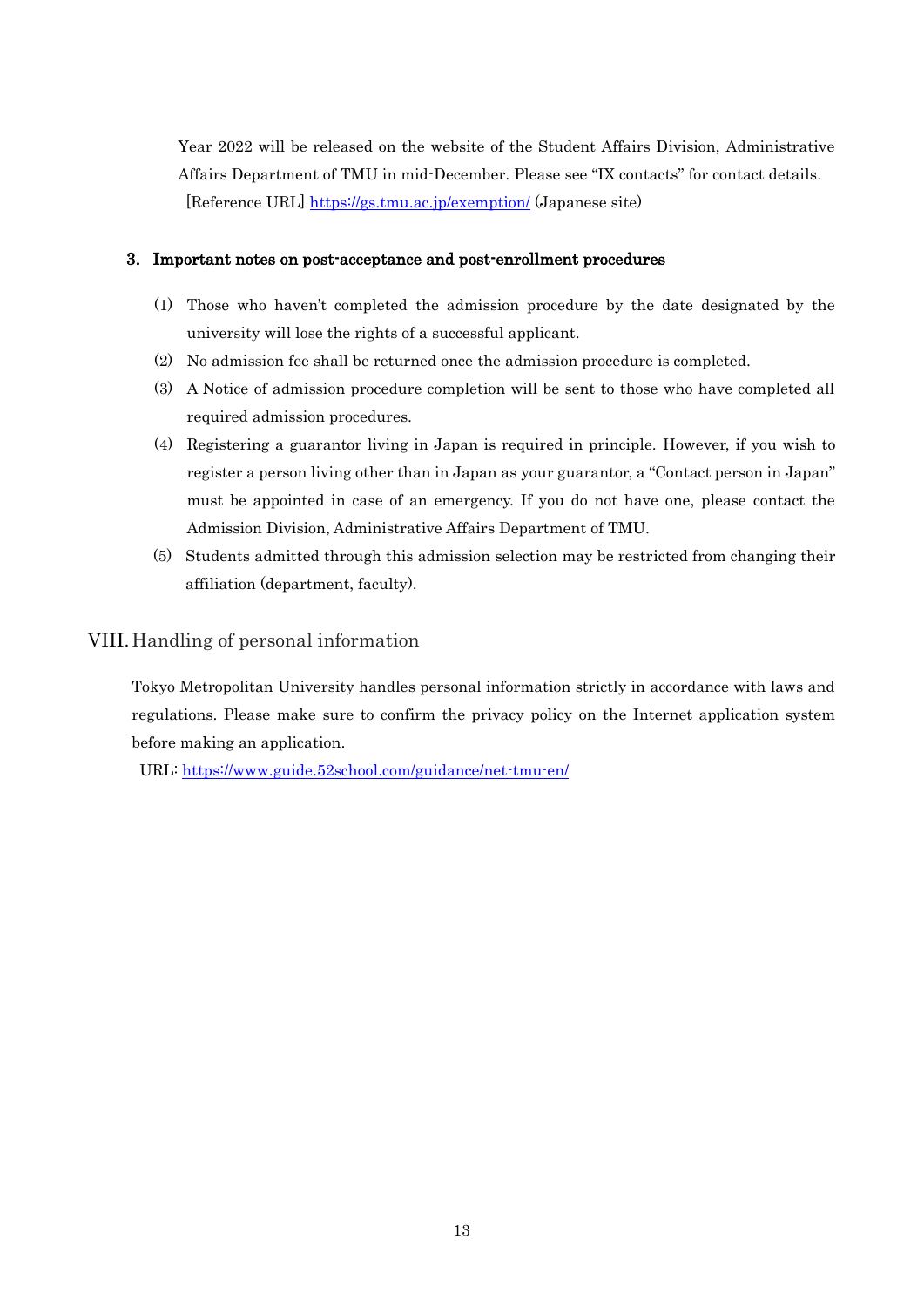# IX. Contacts

Office hours:

9:00 am - 5:00 pm (break 12:30 pm - 1:30 pm) (excluding weekends and holidays)

| Inquiry<br>details                                                              | Relevant section                                                                                     | Telephone number and<br>e-mail address*                            |
|---------------------------------------------------------------------------------|------------------------------------------------------------------------------------------------------|--------------------------------------------------------------------|
| Application<br>and selection                                                    | Admission Division,<br>Administrative Affairs<br>Department of TMU                                   | 042-677-1111 (Rep.) Ext: 2238<br>admission-tokubetsu•jmj.tmu.ac.jp |
| Admission<br>procedure                                                          | Academic Affairs Division,<br>Administrative Affairs<br>Department of TMU                            | $042 - 677 - 2395$ (Direct)<br>kyomuojmj.tmu.ac.jp                 |
| · Examination and<br>tuition fees<br>reduction/exemption<br>· Student dormitory | Student Welfare Section,<br>Student Affairs Division,<br>Administrative Affairs<br>Department of TMU | $042 - 677 - 2373$ (Direct)                                        |
| Examination fee<br>refund                                                       | Fund Management Section,<br>Accounting Division, General<br>Affairs Department                       | 042-677-1111 (Rep.) Ext: 1046                                      |

Please change "•" to "@" to send an e-mail.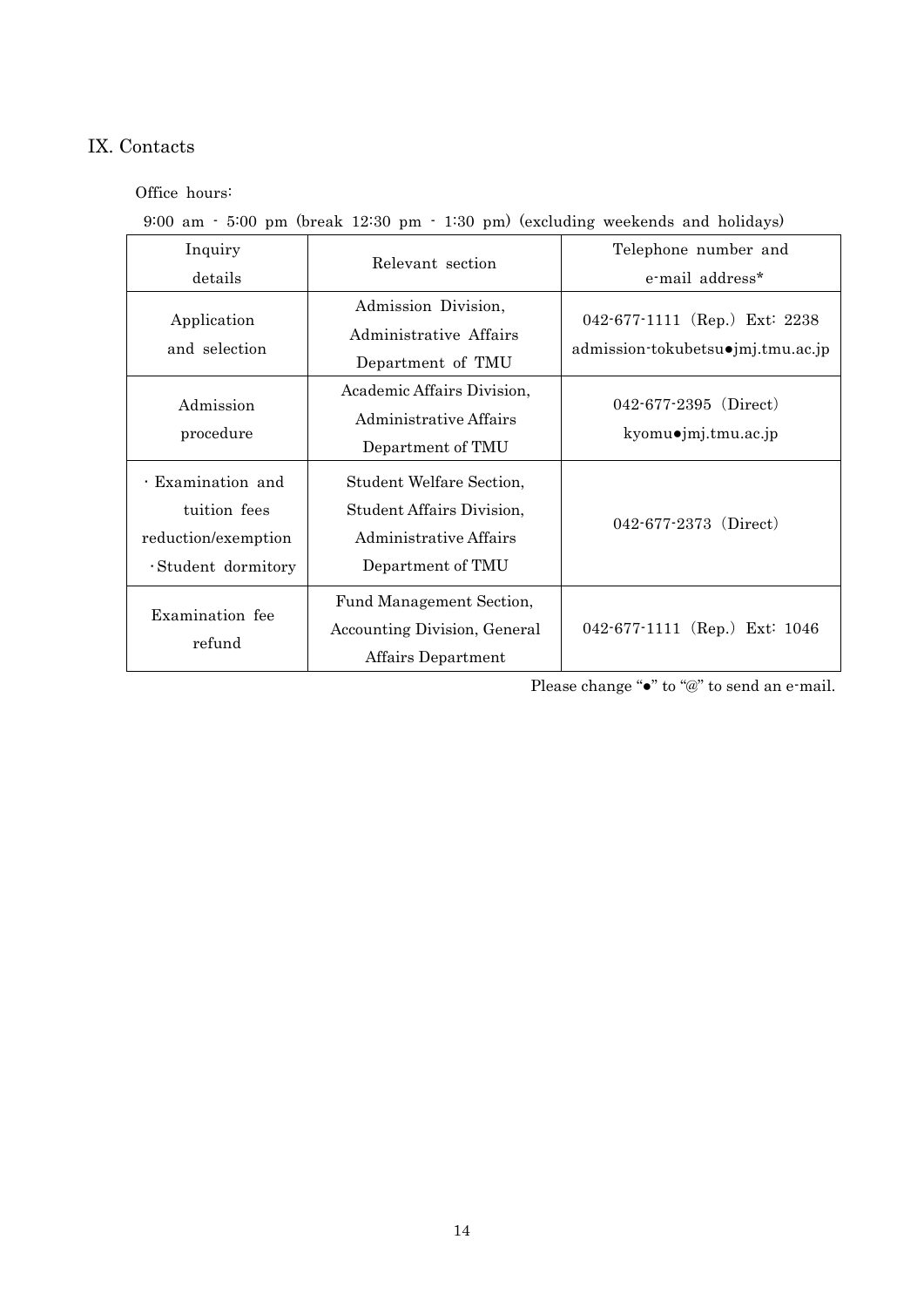# Examination fee exemption to the natural disaster victims

Tokyo Metropolitan University has an entrance examination fee exemption system for applicants in the natural disaster-affected areas below.

## 1. Targeted natural disasters

- (1) Great East Japan Earthquake (2) Kumamoto Earthquake
- (3) Northern Kyushu Torrential Rain (4) Heavy Rain in July 2018
- (5) 2018 Hokkaido Eastern Iburi earthquake (6) Heavy rain from the storm front in August 2019
- (7) Typhoon No. 15 in 2019 (power outage caused by Typhoon No. 15 included)
- (8) Typhoon No. 19 in 2019 (9) Heavy Rain in July 2020

## 2. Eligible persons

- (1) An applicant or the person chiefly bearing the applicant's school expenses after enrollment, who was living in one of the areas designated under the Disaster Relief Act as of the day of the disaster and fall under one of the following conditions
	- a. Disaster Victim Certificate can be acquired.
	- b. The person mainly bearing the applicant's school expenses died or has been missing.
	- Note: "Areas designated under the Disaster Relief Act" excludes the municipalities in Tokyo, where the Disaster Relief Act applies to those having difficulty returning home.
- (2) An applicant or the person chiefly bearing the applicant's school expenses after enrollment, whose registered residence area as of March 11, 2011 was designated as either difficult-toreturn zone, restricted residence area, zone in preparation for the lifting of the evacuation order, or deliberate evacuation area due to the accident at the Fukushima No. 1 nuclear power plant

# 3. Application method

Submit the following together with other required application documents within the specified application period. Please refrain from paying the examination fee.

- (1) Application form for examination fee exemption (prescribed form by the University)
- (2) One of the following certificates (a photocopy is acceptable.)
	- ・ Disaster Victim Certificate (For those applied to (1) a. in "2. Eligible persons")
	- ・ A document certifying the loss or missing of the person mainly bearing applicant's school expenses (For those applied to (1) b. in "2. Eligible persons")
	- ・ A document certifying the registered residence area as of March 11, 2011 was designated as either difficult-to-return zone, restricted residence area, zone in preparation for the lifting of the evacuation order, or deliberate evacuation area (For those applied to (2) in "2. Eligible persons")
- ※ Please obtain the prescribed application form on the University's website (https://www.tmu.ac.jp/).